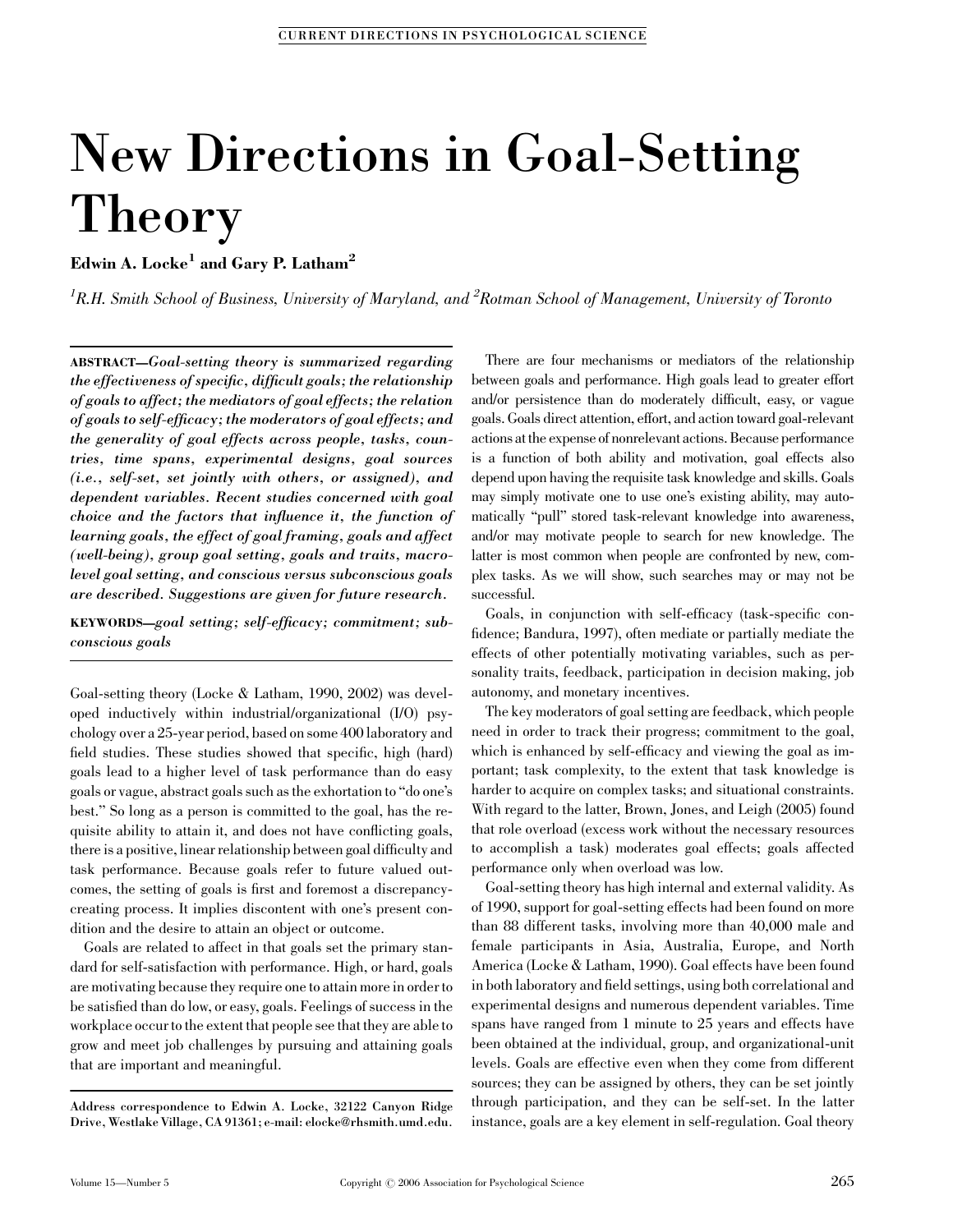is an ''open'' theory in that new elements are added as new discoveries are made.

# ADVANCES IN GOAL THEORY

We note eight categories of studies that have moved goal theory forward. (There is no logical order in the sections that follow.)

## Goal Choice

Previous research on goal choice showed that self-efficacy, past performance, and various social influences affect the level at which goals are set. Enlarging on this work and moving it into the realm of sports, Donovan and Williams (2003) found that trackand-field athletes had two sets of goals, one for the season and one for the next competition. The athletes created discrepancies between past performance and future goals by setting their current season goals higher than their best previous performance. When large negative goal–performance discrepancies occurred in the current season, goals for the season were lowered. However, goals for the next competition were typically raised in order to compensate for lower-than-desired seasonal progress. There was more goal revision if athletes attributed past performance to unstable causes, such as effort, than if they attributed it to stable causes, such as ability.

## Learning Goals

Sometimes specific, difficult goals do not lead to better performance than simply urging people to do their best (Seijts & Latham, 2001). Focusing on reaching a specific performance outcome on a new, complex task can lead to ''tunnel vision'' a focus on reaching the goal rather than on acquiring the skills required to reach it. In such cases, the best results are attained if a learning goal is assigned—that is, a goal to acquire the requisite task knowledge. Latham and Brown (in press), for example, found that entering MBA students who set specific difficult learning goals (e.g., learn to network, master specific course subject matter) subsequently had higher GPAs and higher satisfaction with their MBA program than did people who simply set a distal (long-term or end) performance goal for GPA at the end of the academic year. We believe that a learning goal facilitates or enhances metacognition—namely, planning, monitoring, and evaluating progress toward goal attainment. Metacognition is particularly necessary in environments in which there is minimal structure or guidance.

# Framing

Assigning hard goals may not be effective when people view those goals as threatening. The concept of framing is well known in psychology, and one type of framing is in terms of gain versus loss. Whether a person appraises a high goal as a challenge versus a threat makes a difference for that person's performance. Drach-Zahavy and Erez (2002) found that, when a task was altered to pose new challenges (but with goal difficulty held constant), people who were made to view a situation as a threat (focus on failure) achieved significantly lower performance than did those who were made to view the situation as a challenge (focus on success and the usefulness of effort).

# Affect

A 3-year study of people in managerial and professional jobs in Germany revealed that only those adults who perceived their goals as difficult to attain reported a change in affect. Goal progress and goal importance were strong predictors of feelings of success and well-being. Among the most interesting findings was that lack of goal attainment in one's personal life was related to greater general well-being when the person experienced goal progress on the job. Evidently, success in one realm compensated for failure in the other (Wiese & Freund, 2005).

## Group Goals

Goal setting is effective with groups too. However, groups add a layer of complexity because goal conflicts may occur among the group's members. Seijts and Latham (2000) examined the effects of conflict versus no conflict between an individual's and a group's goals. In a laboratory task involving monetary incentives, they found no main effect for goal setting. However, having high personal goals that were compatible with the group's goal enhanced group performance, whereas having personal goals that were incompatible with the group's goal had a detrimental effect on how well the group performed.

Another added feature of setting goals in groups is that taskrelevant information may be shared among group members. In an unpublished study, Locke and his colleagues found that dyads that share information perform better on a complex management simulation than do dyads who share less. The sharing effect is enhanced if the people in the dyads have high goals.

DeShon, Kozlowski, Schmidt, Milner, and Wiechmann (2004) were the first to compare goal effects on individuals versus on groups. On a radar-tracking simulation, the effect of individual goals on performance was fully mediated by task strategy and individual effort. Group-level goal effects were mediated only by team-related effort. Feedback to individuals led to a focus on the individual's performance, whereas feedback to the team led to a focus on the team's performance.

#### Goals and Traits

The effects of goal setting as a state on the effects of goal orientation as a trait were studied by Seijts, Latham, Tasa, and Latham (2004). People with a learning goal orientation tend to choose tasks in which they can acquire knowledge and skill. Those with a performance goal orientation tend to avoid tasks where others may judge them unfavorably due to possible errors they might make. Hence they tend to choose easy tasks in which they can look good in the eyes of others. Seijts et al. (2004) found that a specific high learning goal (state orientation) is effective in increasing a person's performance regardless of their trait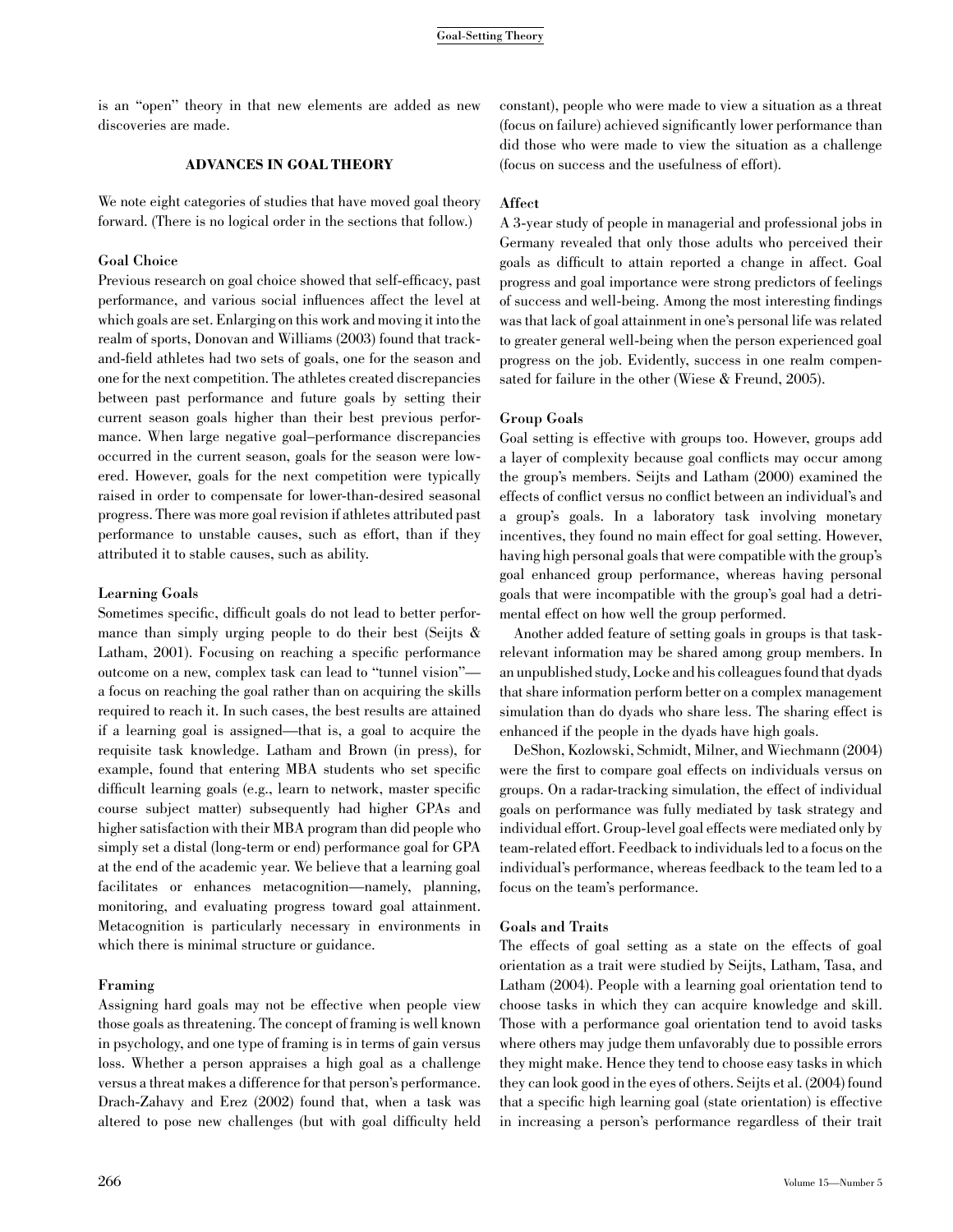orientation. Performance is highest on a complex task, however, when people have a learning goal orientation and also set a learning goal. In short, the beneficial effect of a learning goal orientation can be attained by inducing it as a state.

LePine (2005) conducted another intriguing goal-setting and goal-orientation study, using a decision-making simulation to study the ability of teams to adapt to changing circumstances. When conditions changed so that team members had to change the way they communicated, the teams that adapted best were those that had high goals as well as a high score on a learningorientation trait scale. Setting high goals was actually harmful if the teams scored low on the measure of learning orientation.

In an even more complex trait-mediation study conducted in the laboratory, Lee, Sheldon, and Turban (2003) found that an "amotivated" orientation (i.e., low confidence in one's capabilities) is associated with goal-avoidance motivation. This, in turn, is associated with lower goal levels and, thereby, lower performance. In contrast, a control orientation, meaning extrinsic motivation, is associated with both avoidance and approach goals. The latter are associated with higher goal levels and higher performance. Autonomy goals, meaning intrinsic motivation, led to mastery goals. Mastery goals, in turn, enhanced mental focus; so did approach goals, which, in turn, enhanced performance. This study illustrates how motivation can be measured at different levels of abstraction, with the more specific levels mediating the more general ones.

#### Macro-Level Goals

Goal-setting research has also been extended from the group level to the level of the organization as a whole. A study of companies and their suppliers in China found that the relationship between a high level of a shared vision among employees and low levels of dysfunctional opportunism was partially mediated by the setting of cooperative goals. A shared vision strengthened cooperative goal setting by drawing the boundary lines of the group around the two organizations involved—namely, the company and its suppliers—thereby reducing the negative feelings that frequently occur in alliances due to perceptions of in- versus out-groups.

Baum and Locke (2004) used a longitudinal design to study the performance of small-venture entrepreneurs over a 6-year period. Growth goals, along with self-efficacy and organizational vision, were found to significantly predict future growth. These three motivators completely mediated the effects on growth of two personality traits, passion for the work and tenacity (see Fig. 1). The role of goals and self-efficacy as mediators of other motivators was also found in previous studies in which the individual was the level of analysis (Locke & Latham, 2002).

#### Goals and Subconscious Priming

To regulate behavior during goal-directed action, a consciously held goal does not have to be in focal awareness every second.



Fig. 1. The relationship of traits (passion and tenacity), vision, goals, and self-efficacy to the sales and employment growth of small ventures. Adapted from ''The Relationship of Entrepreneurial Traits, Skill, and Motivation to Subsequent Venture Growth,'' by J.R. Baum & E.A. Locke, 2004, Journal of Applied Psychology, 89, p. 592. Copyright 2004, American Psychological Association. Adapted with permission.

Typically, a goal, once accepted and understood, remains in the periphery of consciousness as a reference point for guiding and giving meaning to subsequent mental and physical actions.

Intriguing findings in social psychology by Bargh and Chartrand and others (e.g., see Bargh & Williams, 2006) suggest that even goals that are subconsciously primed (and participants report no awareness of the primed motive) affect performance. Consequently, Stajkovic, Locke, and Blair (in press) compared the effects of primed, subconscious, achievement goals with explicitly assigned, conscious, performance goals in a laboratory setting. Both priming and conscious goals had independent effects on task performance, although the conscious goal had a larger effect size. Moreover, the two types of goals had an interaction effect. Primed subjects with hard and ''do your best'' goals had significantly higher performance than did unprimed subjects with the same goals. Priming, however, did not enhance the effects of easy goals. In a follow-up study, Stajkovic and Locke used a  $2 \times 2$  design in a proofreading task in which subconsciously primed speed goals and subconsciously assigned accuracy goals were crossed with explicitly assigned speed and accuracy goals. This enabled us to see what happened when subconscious goals were put in conflict with conscious goals. Using speed as the dependent variable, the two types of goals showed significant main effects, but they partly neutralized one another when they were in conflict. However, the effect of conscious speed goals was markedly greater than that of subconsciously primed speed goals. Subconscious priming had no effect at all on accuracy, but conscious goals had a strong effect.

# DIRECTIONS FOR FUTURE RESEARCH

Goal setting can be used effectively on any domain in which an individual or group has some control over the outcomes. It has been applied not only to work tasks but to sports and rehabilitation